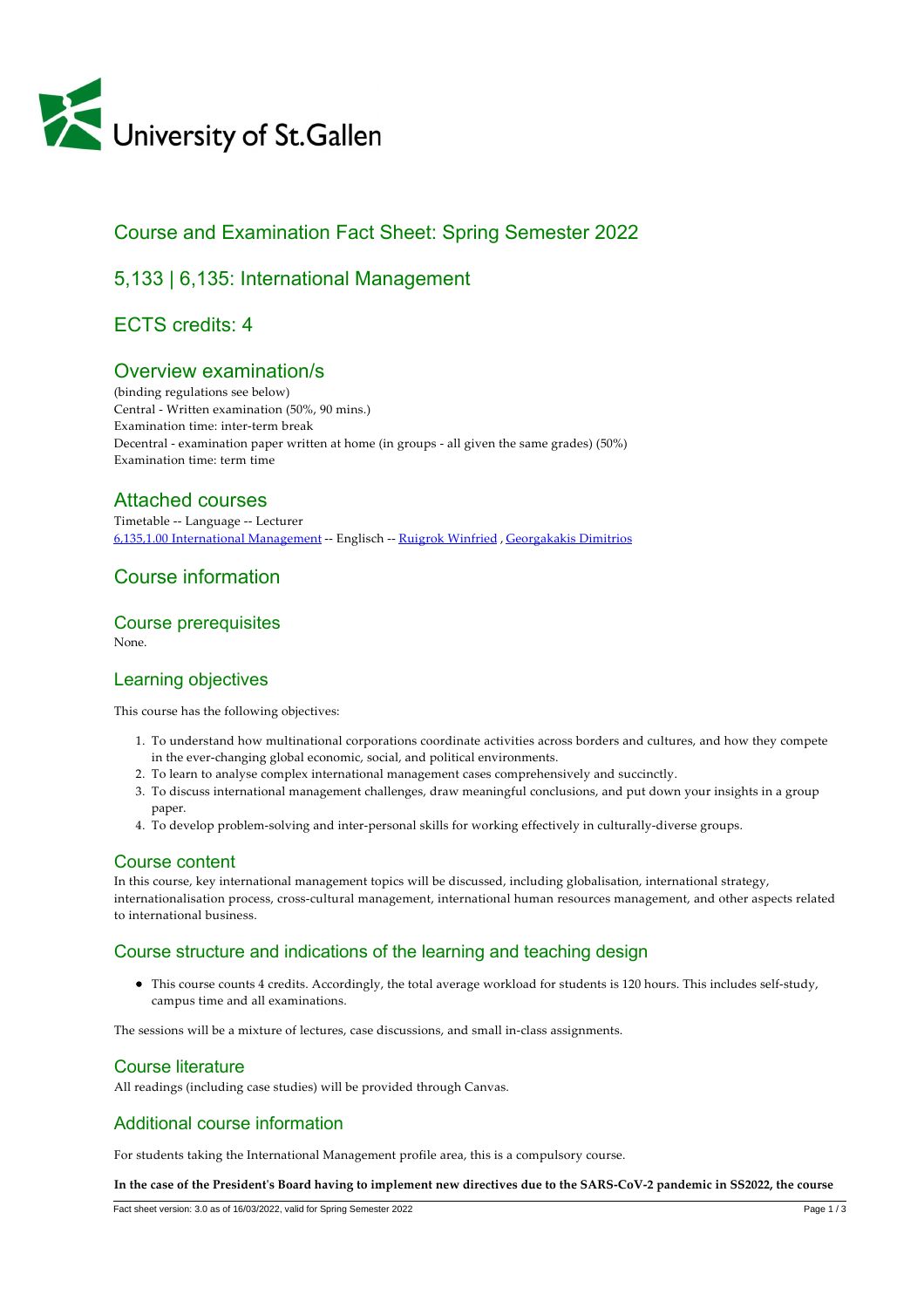

### **information listed above will be changed as follows:**

Lectures and discussions will be moved online using Zoom.

Students will be informed on the changes via Canvas.

#### **The examination information listed below would be changed as follows:**

There are no changes necessary to the examination information.

## Examination information

### Examination sub part/s

### 1. Examination sub part (1/2)

Examination time and form Central ‑ Written examination (50%, 90 mins.) Examination time: inter-term break

### Remark

‑‑

#### Examination-aid rule

#### Extended Closed Book

The use of aids is limited; any additional aids permitted are exhaustively listed under "Supplementary aids". Basically, the following is applicable:

- At such examinations, all the pocket calculators of the Texas Instruments TI‑30 series and mono‑ or bilingual dictionaries (no subject‑specific dictionaries) without hand‑written notes are admissible. Any other pocket calculator models and any electronic dictionaries are inadmissible.
- In addition, any type of communication, as well as any electronic devices that can be programmed and are capable of communication such as notebooks, tablets, mobile telephones and others, are inadmissible.
- Students are themselves responsible for the procurement of examination aids.

Supplementary aids None.

### Examination languages Question language: English Answer language: English

## 2. Examination sub part (2/2)

### Examination time and form

Decentral ‑ examination paper written at home (in groups ‑ all given the same grades) (50%) Examination time: term time

#### Remark

‑‑

#### Examination-aid rule Term papers

Written work must be written without outside help according to the known citation standards, and a declaration of authorship must be attached, which is available as a template on the StudentWeb.